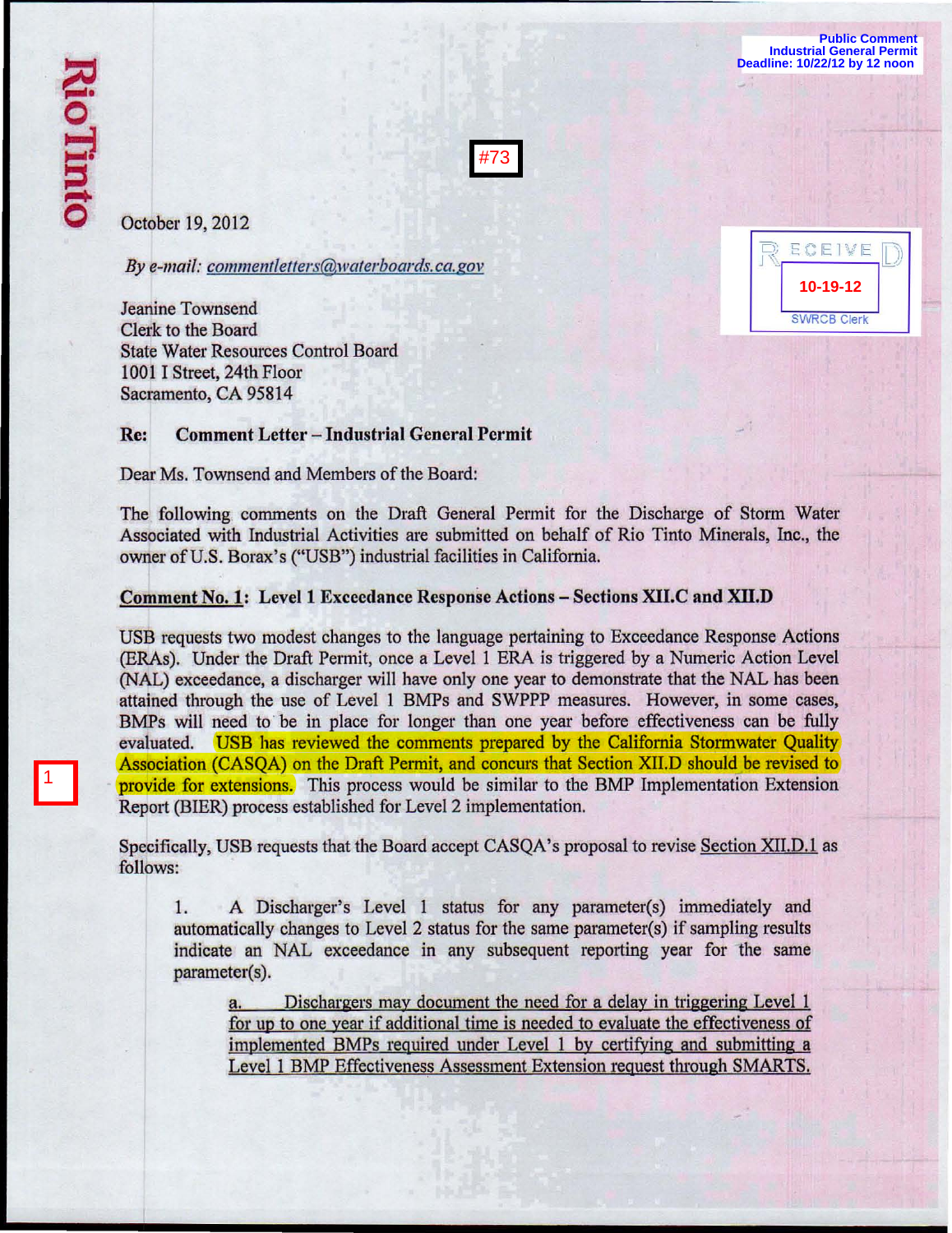The extension request shall be prepared by a QISP I and include the following items, as applicable:

i. Reasons for the time extension, and

ii. A description of the new BMPs and schedule for completing the effectiveness assessment.

#### Comment No, 2: Level 2 Excccdance Response Actions - Section **XII.D**

2

Additionally, once a Level 2 ERA has been triggered, the Draft Permit does not clearly allow for further consideration and implementation of operational source control BMPs prior to implementing structural and/or treatment control BMPs. Although the Draft Permit can be read to allow for such consideration, the Board should remove any ambiguity and make this explicit. Again, USB concurs with CASQA's comments on this point, and requests that Section XII.D.2 be revised per CASQA's suggestion as follows:

2. Within 120 days of obtaining Level 2 status, the Discharger shall:

a. Complete an evaluation of the facility's SWPPP and all the pollutant sources that may have contributed to the NAL exceedance(s) and identify whether additional BMPs, including structural and/or treatment control BMPs, are necessary to prevent or reduce the industrial pollutants that exceeded the NALs in industrial storm water discharges. The Discharger may limit this evaluation to the parameter(s) exceeding the NAL(s); and,

b. Certify and submit via SMARTS a Level 2 ERA Technical Report prepared by a QISP II that includes the following:

i. Results of the Level 2 ERA evaluation;

ii. A detailed description of any additional BMPs, including structural and/or treatment control BMPs and SWPPP revisions for each parameter that exceeded an NAL;

iii. The implementation schedule for the additional BMPs and, where necessary, for the design and construction of the identified treatment and/or structural source control BMPs; and,

iv. If the Discharger intends to certify and submit a Demonstration Technical Report in lieu of additional structural and/or treatment eontrol-BMPs and SWPPP revisions for each parameter that exceeded an NAL, the Discharger shall certify and submit a schedule and a detailed description of the tasks required to complete the Demonstration Technical Report.

3. Based upon the above evaluation and Level 2 ERA Technical Report, the Discharger shall, as soon as practicable, but no later than one year from obtaining Level 2 status:

> a. Implement any additional structural and/or treatment control BMPs and SWPPP implementation measures;